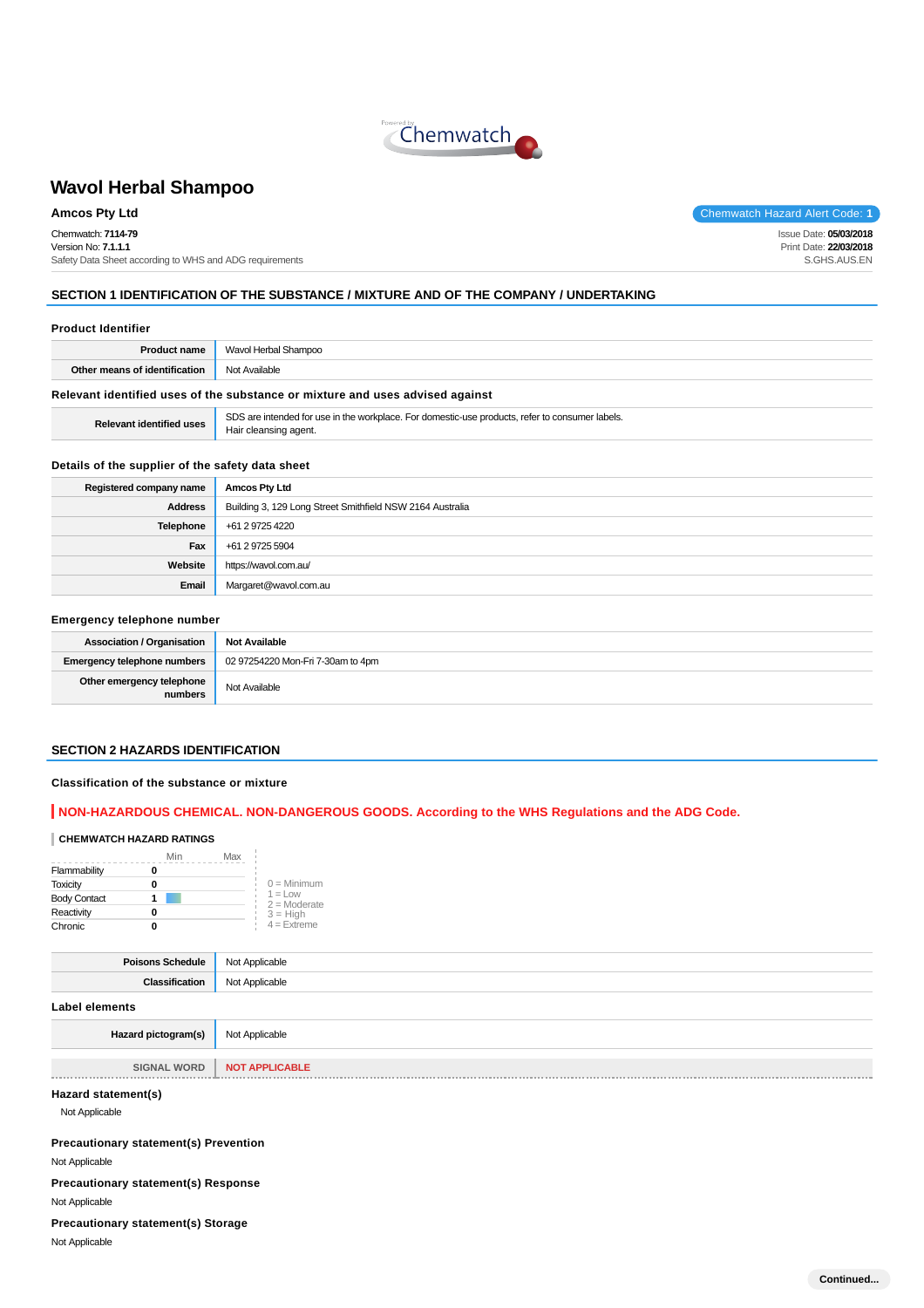# **Precautionary statement(s) Disposal**

Not Applicable

# **SECTION 3 COMPOSITION / INFORMATION ON INGREDIENTS**

#### **Substances**

See section below for composition of Mixtures

#### **Mixtures**

| <b>CAS No</b> | %[weight] | Name                                            |
|---------------|-----------|-------------------------------------------------|
| Not Available | 10-30     | surfactants                                     |
| Not Available | $<$ 1     | colour                                          |
| Not Available | $<$ 1     | fragrance                                       |
|               | balance   | other non hazardous ingredients                 |
|               |           | NOTE: Manufacturer has supplied full ingredient |
|               |           | information to allow CHEMWATCH assessment       |

## **SECTION 4 FIRST AID MEASURES**

#### **Description of first aid measures**

| <b>Eye Contact</b>  | If this product comes in contact with eyes:<br>▶ Wash out immediately with water.<br>If irritation continues, seek medical attention.<br>► Removal of contact lenses after an eye injury should only be undertaken by skilled personnel.                                                                                                                                                                                                                                                         |
|---------------------|--------------------------------------------------------------------------------------------------------------------------------------------------------------------------------------------------------------------------------------------------------------------------------------------------------------------------------------------------------------------------------------------------------------------------------------------------------------------------------------------------|
| <b>Skin Contact</b> | Not considered an irritant through normal use.<br>Wipe off excess with absorbent tissue or towel.<br>Seek medical attention if irritation occurs.                                                                                                                                                                                                                                                                                                                                                |
| Inhalation          | If fumes, aerosols or combustion products are inhaled remove from contaminated area.<br>• Other measures are usually unnecessary.                                                                                                                                                                                                                                                                                                                                                                |
| Ingestion           | If swallowed do <b>NOT</b> induce vomiting.<br>If vomiting occurs, lean patient forward or place on left side (head-down position, if possible) to maintain open airway and prevent aspiration.<br>• Observe the patient carefully.<br>► Never give liquid to a person showing signs of being sleepy or with reduced awareness; i.e. becoming unconscious.<br>• Give water to rinse out mouth, then provide liquid slowly and as much as casualty can comfortably drink.<br>Seek medical advice. |

# **Indication of any immediate medical attention and special treatment needed**

Treat symptomatically.

#### **SECTION 5 FIREFIGHTING MEASURES**

#### **Extinguishing media**

- **There is no restriction on the type of extinguisher which may be used.**
- Use extinguishing media suitable for surrounding area.

# **Special hazards arising from the substrate or mixture**

| <b>Fire Incompatibility</b>    | None known                                                                                                                                                                                                                                                                                                                                                                                                                                                                                 |  |
|--------------------------------|--------------------------------------------------------------------------------------------------------------------------------------------------------------------------------------------------------------------------------------------------------------------------------------------------------------------------------------------------------------------------------------------------------------------------------------------------------------------------------------------|--|
| <b>Advice for firefighters</b> |                                                                                                                                                                                                                                                                                                                                                                                                                                                                                            |  |
| <b>Fire Fighting</b>           | • Use water delivered as a fine spray to control fire and cool adjacent area.<br>Do not approach containers suspected to be hot.<br>Cool fire exposed containers with water spray from a protected location.<br>If safe to do so, remove containers from path of fire.                                                                                                                                                                                                                     |  |
| <b>Fire/Explosion Hazard</b>   | $\triangleright$ Non combustible.<br>$\triangleright$ Not considered to be a significant fire risk.<br>Expansion or decomposition on heating may lead to violent rupture of containers.<br>▶ Decomposes on heating and may produce toxic fumes of carbon monoxide (CO).<br>Other decomposition products include:<br>carbon dioxide (CO2)<br>hydrogen chloride<br>phosgene<br>nitrogen oxides (NOx)<br>sulfur oxides (SOx)<br>other pyrolysis products typical of burning organic material. |  |
| <b>HAZCHEM</b>                 | Not Applicable                                                                                                                                                                                                                                                                                                                                                                                                                                                                             |  |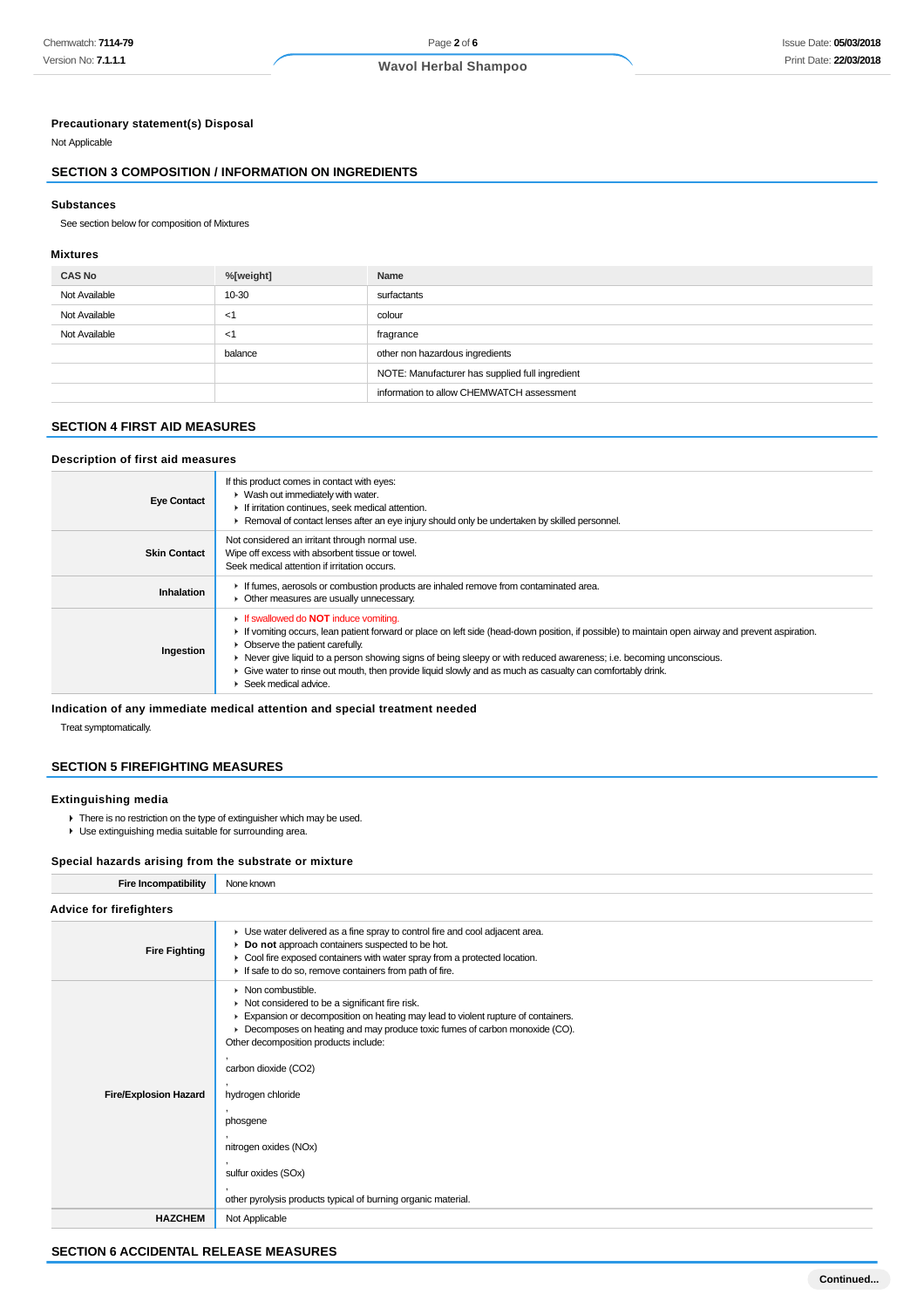**Personal precautions, protective equipment and emergency procedures**

See section 8

#### **Environmental precautions**

See section 12

# **Methods and material for containment and cleaning up**

| <b>Minor Spills</b> | Slippery when spilt.<br>Clean up all spills immediately.<br>Wipe up.<br>Place in clean drum then flush area with water.                                                                                                                            |
|---------------------|----------------------------------------------------------------------------------------------------------------------------------------------------------------------------------------------------------------------------------------------------|
| <b>Major Spills</b> | Slippery when spilt.<br>Minor hazard.<br>$\triangleright$ Clear area of personnel.<br>Alert Fire Brigade and tell them location and nature of hazard.<br>• Control personal contact with the substance, by using protective equipment as required. |

Personal Protective Equipment advice is contained in Section 8 of the SDS.

# **SECTION 7 HANDLING AND STORAGE**

#### **Precautions for safe handling**

| Safe handling                                                | No special handling procedures required.                                                                                                                                               |
|--------------------------------------------------------------|----------------------------------------------------------------------------------------------------------------------------------------------------------------------------------------|
| Other information                                            | Store in original containers.<br>▶ Keep containers securely sealed.<br>Store in a cool, dry, well-ventilated area.<br>Store away from incompatible materials and foodstuff containers. |
| Conditions for safe storage, including any incompatibilities |                                                                                                                                                                                        |

| Suitable container      | Plastic container<br>• Check that containers are clearly labelled and free from leaks |
|-------------------------|---------------------------------------------------------------------------------------|
| Storage incompatibility | None known                                                                            |

# **SECTION 8 EXPOSURE CONTROLS / PERSONAL PROTECTION**

#### **Control parameters**

# **OCCUPATIONAL EXPOSURE LIMITS (OEL)**

#### **INGREDIENT DATA**

# Not Available

#### **EMERGENCY LIMITS**

| Ingredient           | <b>Material name</b> | TEEL-1        | TEEL-2              | TEEL-3        |
|----------------------|----------------------|---------------|---------------------|---------------|
| Wavol Herbal Shampoo | Not Available        | Not Available | Not Available       | Not Available |
|                      |                      |               |                     |               |
| Ingredient           | <b>Original IDLH</b> |               | <b>Revised IDLH</b> |               |
| surfactants          | Not Available        |               | Not Available       |               |
| colour               | Not Available        |               | Not Available       |               |
| fragrance            | Not Available        |               | Not Available       |               |

#### **Exposure controls**

| Appropriate engineering<br>controls | None under normal operating conditions.                                                                                                                                                                                                                                                                                                                                       |
|-------------------------------------|-------------------------------------------------------------------------------------------------------------------------------------------------------------------------------------------------------------------------------------------------------------------------------------------------------------------------------------------------------------------------------|
| <b>Personal protection</b>          |                                                                                                                                                                                                                                                                                                                                                                               |
| Eye and face protection             | No special equipment for minor exposure i.e. when handling small quantities.<br>OTHERWISE:<br>Safety glasses with side shields.<br>• Contact lenses may pose a special hazard; soft contact lenses may absorb and concentrate irritants. A written policy document, describing the wearing<br>of lenses or restrictions on use, should be created for each workplace or task. |
| <b>Skin protection</b>              | See Hand protection below                                                                                                                                                                                                                                                                                                                                                     |
| Hands/feet protection               | No special equipment needed when handling small quantities.<br><b>OTHERWISE:</b> Wear general protective gloves, e.g. light weight rubber gloves.                                                                                                                                                                                                                             |
| <b>Body protection</b>              | See Other protection below                                                                                                                                                                                                                                                                                                                                                    |
| Other protection                    | No special equipment needed when handling small quantities                                                                                                                                                                                                                                                                                                                    |
| <b>Thermal hazards</b>              | Not Available                                                                                                                                                                                                                                                                                                                                                                 |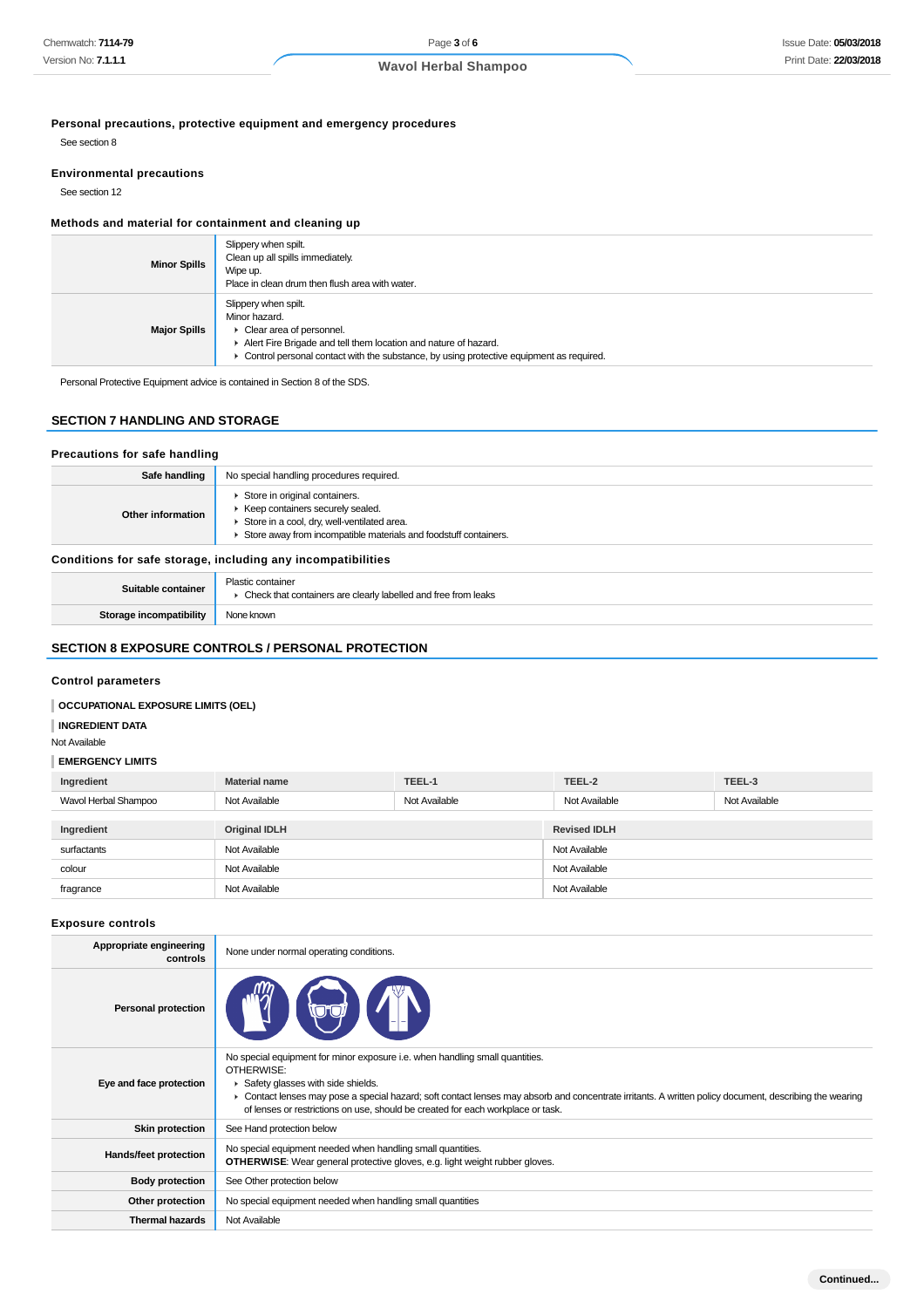#### **Recommended material(s)**

#### **GLOVE SELECTION INDEX**

Glove selection is based on a modified presentation of the:

 **"Forsberg Clothing Performance Index".** The effect(s) of the following substance(s) are taken into account in the **computer-generated** selection:

Wavol Herbal Shampoo

| <b>Material</b>  | CPI |
|------------------|-----|
| <b>BUTYL</b>     | C   |
| NATURAL RUBBER   | C   |
| NATURAL+NEOPRENE | C   |
| NEOPRENE         | C   |
| <b>NITRILE</b>   | C   |
| <b>PVA</b>       | C   |
| <b>VITON</b>     | C   |

\* CPI - Chemwatch Performance Index

A: Best Selection

B: Satisfactory; may degrade after 4 hours continuous immersion

C: Poor to Dangerous Choice for other than short term immersion

NOTE: As a series of factors will influence the actual performance of the glove, a final selection must be based on detailed observation. -

\* Where the glove is to be used on a short term, casual or infrequent basis, factors such as "feel" or convenience (e.g. disposability), may dictate a choice of gloves which might otherwise be unsuitable following long-term or frequent use. A qualified practitioner should be consulted.

### **SECTION 9 PHYSICAL AND CHEMICAL PROPERTIES**

#### **Information on basic physical and chemical properties**

**Appearance** Clear dark green viscous liquid with a pleasant herbal perfume; mixes with water.

| <b>Physical state</b>                                    | Liquid         | Relative density (Water = $1$ )            | 1.02           |
|----------------------------------------------------------|----------------|--------------------------------------------|----------------|
| Odour                                                    | Not Available  | Partition coefficient n-octanol /<br>water | Not Available  |
| Odour threshold                                          | Not Available  | Auto-ignition temperature (°C)             | Not Applicable |
| pH (as supplied)                                         | $5.5 - 6.5$    | <b>Decomposition temperature</b>           | Not Available  |
| Melting point / freezing point<br>(°C)                   | Not Available  | Viscosity (cSt)                            | Not Available  |
| Initial boiling point and boiling<br>range $(^{\circ}C)$ | Not Available  | Molecular weight (g/mol)                   | Not Applicable |
| Flash point (°C)                                         | Not Applicable | <b>Taste</b>                               | Not Available  |
| <b>Evaporation rate</b>                                  | Not Available  | <b>Explosive properties</b>                | Not Available  |
| Flammability                                             | Not Applicable | <b>Oxidising properties</b>                | Not Available  |
| Upper Explosive Limit (%)                                | Not Applicable | Surface Tension (dyn/cm or<br>$mN/m$ )     | Not Available  |
| Lower Explosive Limit (%)                                | Not Applicable | <b>Volatile Component (%vol)</b>           | Not Available  |
| Vapour pressure (kPa)                                    | Not Available  | Gas group                                  | Not Available  |
| Solubility in water (g/L)                                | Miscible       | pH as a solution (1%)                      | Not Available  |
| Vapour density (Air = 1)                                 | Not Available  | VOC g/L                                    | Not Available  |

#### **SECTION 10 STABILITY AND REACTIVITY**

| Reactivity                                 | See section 7                                                                                                                        |
|--------------------------------------------|--------------------------------------------------------------------------------------------------------------------------------------|
| <b>Chemical stability</b>                  | • Unstable in the presence of incompatible materials.<br>▶ Product is considered stable.<br>Hazardous polymerisation will not occur. |
| Possibility of hazardous<br>reactions      | See section 7                                                                                                                        |
| <b>Conditions to avoid</b>                 | See section 7                                                                                                                        |
| Incompatible materials                     | See section 7                                                                                                                        |
| <b>Hazardous decomposition</b><br>products | See section 5                                                                                                                        |

#### **SECTION 11 TOXICOLOGICAL INFORMATION**

#### **Information on toxicological effects**

| Inhaled             | Not normally a hazard due to non-volatile nature of product                                         |
|---------------------|-----------------------------------------------------------------------------------------------------|
| Ingestion           | Considered to be non toxic Ingestion may result in nausea, abdominal irritation, pain and diarrhoea |
| <b>Skin Contact</b> | Not considered an irritant through normal use.<br>Discontinue use if irritation occurs              |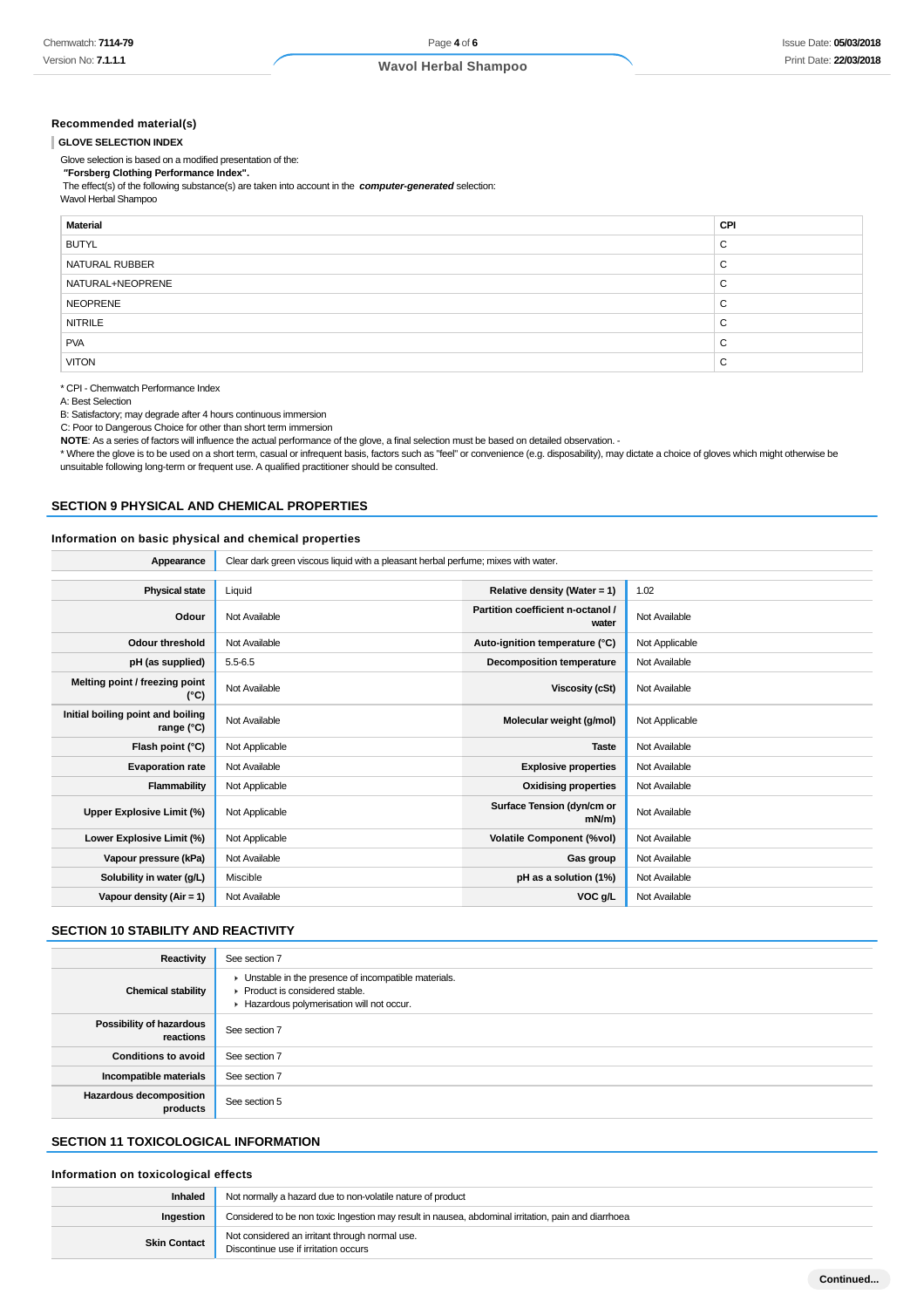| Eye                                         | The liquid may produce eye discomfort causing temporary smarting and blinking.                                                                                                                                                  |                |  |
|---------------------------------------------|---------------------------------------------------------------------------------------------------------------------------------------------------------------------------------------------------------------------------------|----------------|--|
| <b>Chronic</b>                              | No adverse effects anticipated from normal use.  Principal route of exposure is usually by skin contact. The liquid may remove oils from the skin on<br>prolonged or repeated contact.                                          |                |  |
|                                             | <b>TOXICITY</b><br><b>IRRITATION</b>                                                                                                                                                                                            |                |  |
| <b>Wavol Herbal Shampoo</b>                 | Not Available<br>Not Available                                                                                                                                                                                                  |                |  |
|                                             | 1. Value obtained from Europe ECHA Registered Substances - Acute toxicity 2.* Value obtained from manufacturer's SDS. Unless otherwise specified<br>data extracted from RTECS - Register of Toxic Effect of chemical Substances |                |  |
| Legend:                                     |                                                                                                                                                                                                                                 |                |  |
| <b>Acute Toxicity</b>                       | $\circ$<br>Carcinogenicity                                                                                                                                                                                                      | $\odot$        |  |
| <b>Skin Irritation/Corrosion</b>            | Reproductivity<br>∾                                                                                                                                                                                                             | $\odot$        |  |
| <b>Serious Eye Damage/Irritation</b>        | $\odot$<br><b>STOT - Single Exposure</b>                                                                                                                                                                                        | $\circledcirc$ |  |
| <b>Respiratory or Skin</b><br>sensitisation | $\circ$<br><b>STOT - Repeated Exposure</b>                                                                                                                                                                                      | ◎              |  |

# **SECTION 12 ECOLOGICAL INFORMATION**

#### **Toxicity**

|                                                                                                                                                                                                                                                                                                                                                                                                            | <b>ENDPOINT</b>  | <b>TEST DURATION (HR)</b> | <b>SPECIES</b> | <b>SOURCE</b><br><b>VALUE</b>        |
|------------------------------------------------------------------------------------------------------------------------------------------------------------------------------------------------------------------------------------------------------------------------------------------------------------------------------------------------------------------------------------------------------------|------------------|---------------------------|----------------|--------------------------------------|
| Wavol Herbal Shampoo                                                                                                                                                                                                                                                                                                                                                                                       | Not<br>Available | Not Available             | Not Available  | Not<br>Not<br>Available<br>Available |
| Extracted from 1. IUCLID Toxicity Data 2. Europe ECHA Registered Substances - Ecotoxicological Information - Aquatic Toxicity 3. EPIWIN Suite V3.12<br>Legend:<br>(QSAR) - Aquatic Toxicity Data (Estimated) 4. US EPA, Ecotox database - Aquatic Toxicity Data 5. ECETOC Aquatic Hazard Assessment Data 6. NITE<br>(Japan) - Bioconcentration Data 7. METI (Japan) - Bioconcentration Data 8. Vendor Data |                  |                           |                |                                      |
|                                                                                                                                                                                                                                                                                                                                                                                                            |                  |                           |                |                                      |

**DO NOT** discharge into sewer or waterways.

#### **Persistence and degradability**

| Ingredient | Persistence: Water/Soil               | Persistence: Air                      |
|------------|---------------------------------------|---------------------------------------|
|            | No Data available for all ingredients | No Data available for all ingredients |
|            |                                       |                                       |

# **Bioaccumulative potential**

| Ingredient | <b>Bioaccumulation</b>                |
|------------|---------------------------------------|
|            | No Data available for all ingredients |
|            |                                       |

# **Mobility in soil**

| Ingredient | <b>Mobility</b>                       |
|------------|---------------------------------------|
|            | No Data available for all ingredients |

# **SECTION 13 DISPOSAL CONSIDERATIONS**

| Waste treatment methods             |                                                                                                                                                                                                                                                                    |
|-------------------------------------|--------------------------------------------------------------------------------------------------------------------------------------------------------------------------------------------------------------------------------------------------------------------|
| <b>Product / Packaging disposal</b> | ► Recycle wherever possible or consult manufacturer for recycling options.<br>• Consult State Land Waste Management Authority for disposal.<br>Bury residue in an authorised landfill.<br>Recycle containers if possible, or dispose of in an authorised landfill. |
|                                     |                                                                                                                                                                                                                                                                    |

#### **SECTION 14 TRANSPORT INFORMATION**

# **Labels Required Marine Pollutant** NO **HAZCHEM** Not Applicable

**Land transport (ADG): NOT REGULATED FOR TRANSPORT OF DANGEROUS GOODS**

**Air transport (ICAO-IATA / DGR): NOT REGULATED FOR TRANSPORT OF DANGEROUS GOODS**

**Sea transport (IMDG-Code / GGVSee): NOT REGULATED FOR TRANSPORT OF DANGEROUS GOODS**

**Transport in bulk according to Annex II of MARPOL and the IBC code**